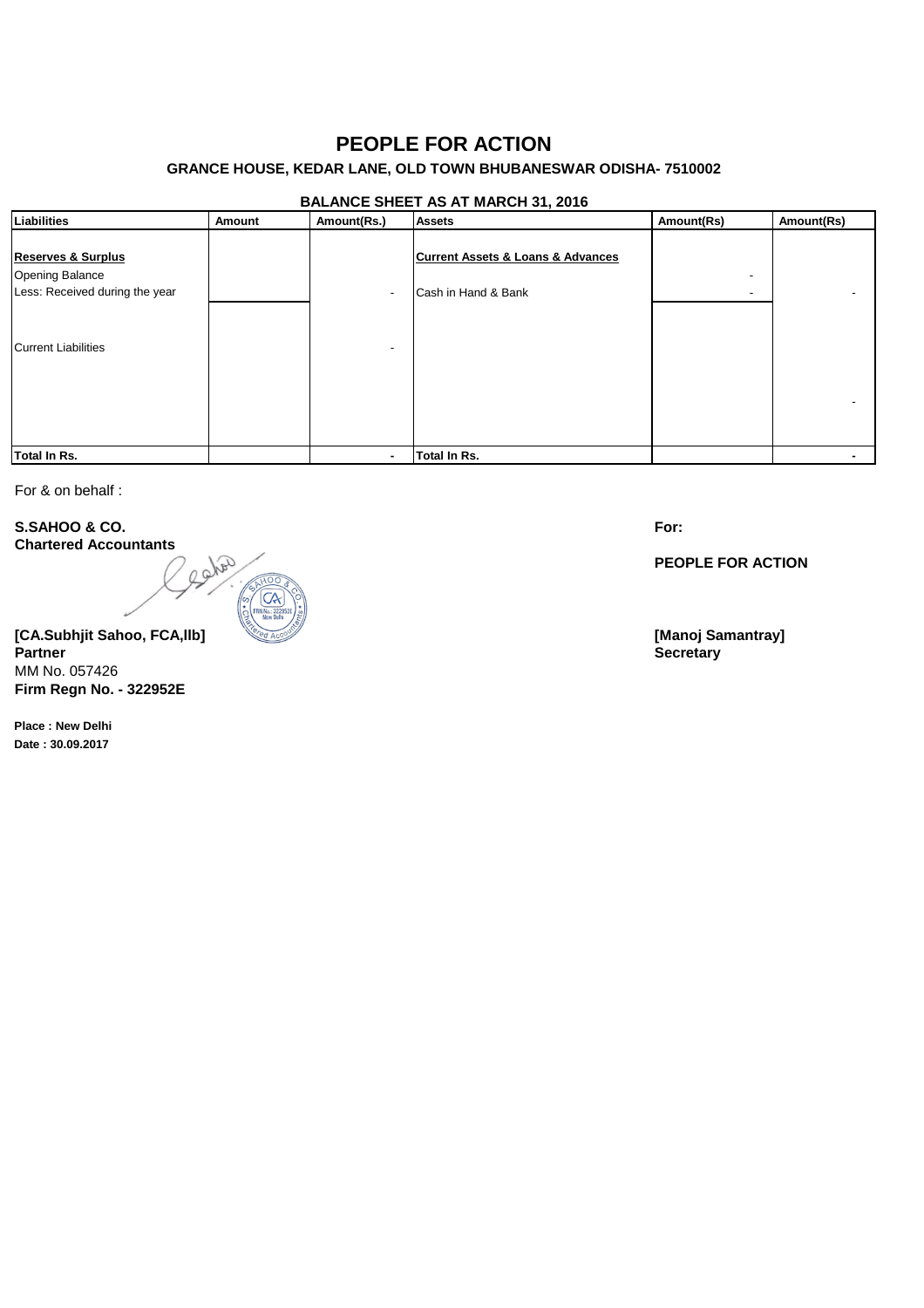# **PEOPLE FOR ACTION**

## **GRANCE HOUSE, KEDAR LANE, OLD TOWN BHUBANESWAR ODISHA- 7510002**

### **INCOME & EXPENDITURE STATEMENT FOR THE YEAR ENDED MARCH 31, 2016**

| Expenditure                        | Amount | Amount(Rs.) | Income              | Amount(Rs) | Amount(Rs) |
|------------------------------------|--------|-------------|---------------------|------------|------------|
| <b>Project Expenses</b>            |        |             | <b>Grant Income</b> |            |            |
| Monitoring fess                    |        |             | Interest Income     |            |            |
| Excess of income over expenditurte |        |             |                     |            |            |
|                                    |        |             |                     |            |            |

For & on behalf :

**S.SAHOO & CO. Chartered Accountants**

cater

**[CA.Subhjit Sahoo, FCA,llb] Partner [Manoj Samantray]** MM No. 057426 **Secretary Firm Regn No. - 322952E**

**Place : New Delhi Date : 30.09.2017**

**For:**

### **PEOPLE FOR ACTION**